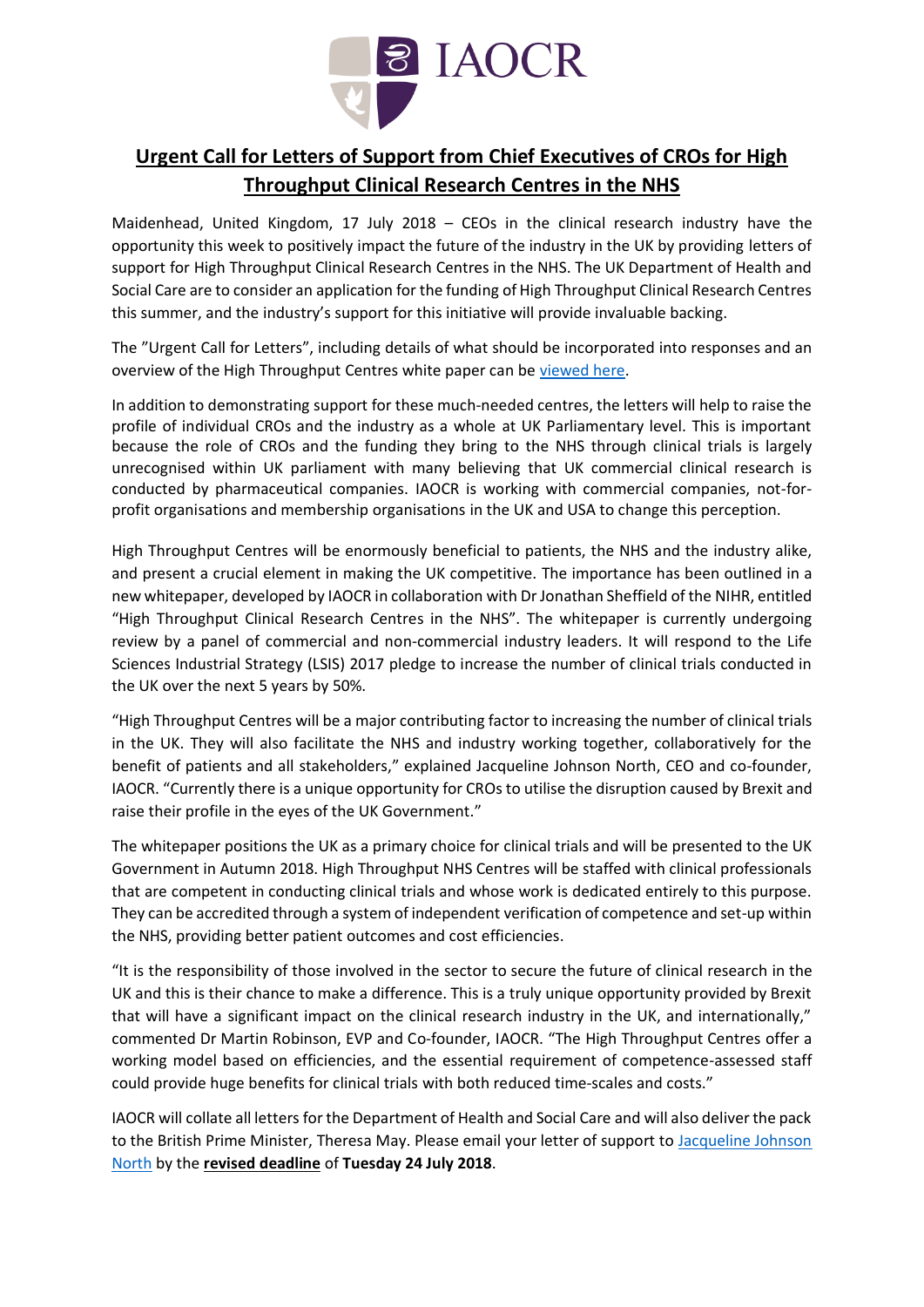

To learn more about IAOCR please visit [www.IAOCR.com](http://www.iaocr.com/) or call:

- International: +44 1628 784906
- US Toll Free: +1 855 407 6679
- UK: 01628 784906

For further press information please contact: Jen Husdan on [pr@iaocr.com](mailto:pr@iaocr.co.uk)

###

## **Notes to editors**

#### **About NIHR**

**The purpose of the National Institute for Health Research is to fund health and care research and translate discoveries into practical products, treatments, devices and procedures, involving patients and the public in all our work.**

We ensure the NHS is able to support the research of other funders to encourage broader investment in, and economic growth from, health research. We work with charities and the life sciences industry to help patients gain earlier access to breakthrough treatments and we train and develop researchers to keep the nation at the forefront of international research.

The future of health and social care depends on today's research.

As the most integrated clinical research system in the world, we drive research from bench to bedside for the benefit of patients and the economy. The NIHR:

- [funds high quality research](https://www.nihr.ac.uk/funding-and-support/) to improve health
- [trains and supports](https://www.nihr.ac.uk/funding-and-support/funding-for-training-and-career-development/) health researchers
- provides [world-class research facilities](https://www.nihr.ac.uk/funding-and-support/funding-to-support-research/)
- works with the *[life sciences industry](https://www.nihr.ac.uk/life-sciences-industry/)* and *[charities](https://www.nihr.ac.uk/partnering-with-us/) to benefit all*
- involves [patients and the public](https://www.nihr.ac.uk/patients-and-public/) at every step

### **About IAOCR**

## **IAOCR's purpose is to align people and business strategies, enabling organizational excellence in the clinical research sector.**

IAOCR business processes and accreditations have been built specifically for the clinical research industry. They provide a quality mark to organizations committed to globally consistent, high quality clinical trials workforces. We work with clinical research organizations that are passionate about improving the effectiveness and efficiency of clinical trials by addressing human factors that work alongside the technologies and processes.

We believe that clinical trial patients anywhere in the world deserve the best protection in terms of rights and wellbeing. Therefore, in addition to providing accreditation, training and consultancy services, IAOCR works with industry leaders and regulators around the globe to develop best practice